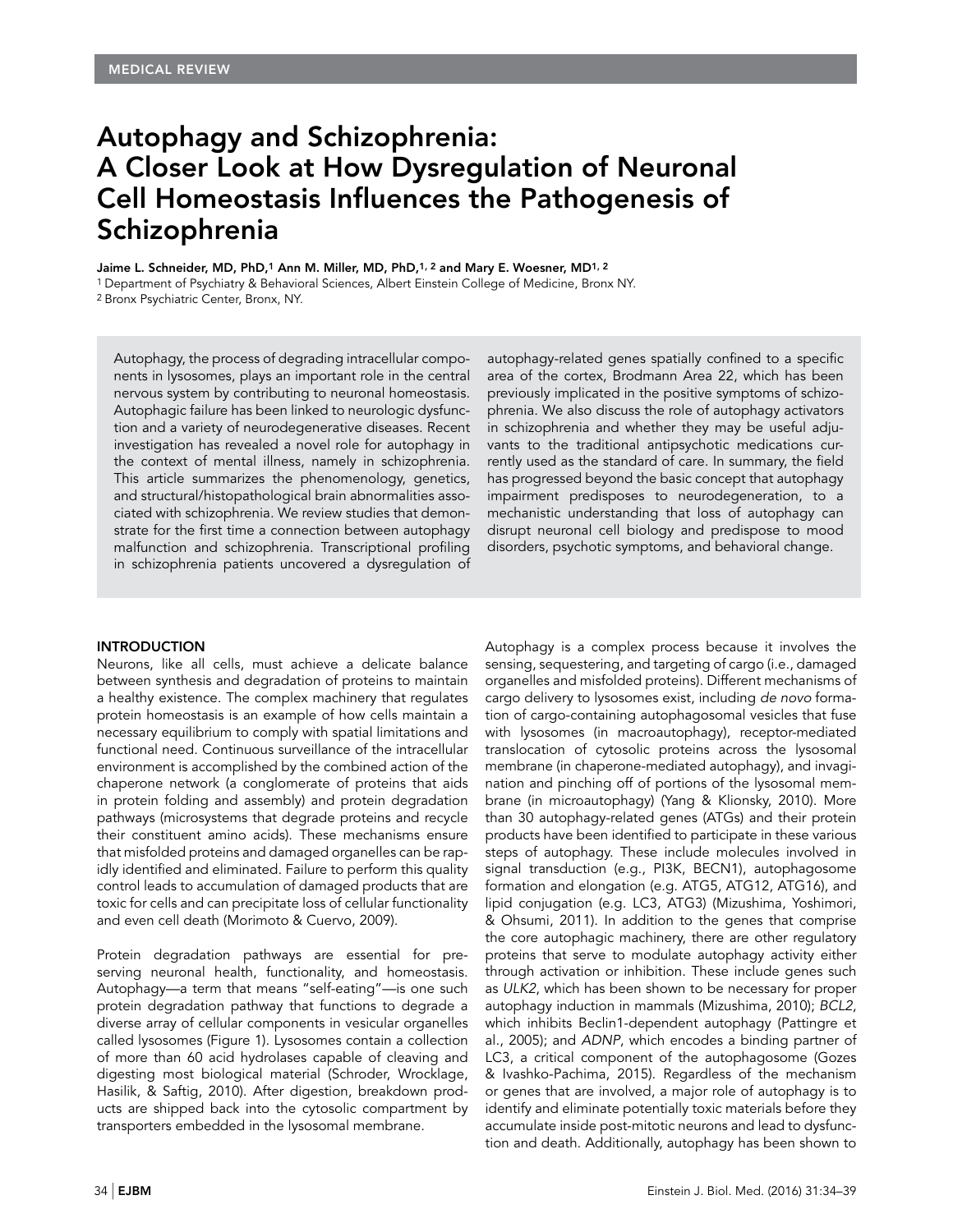

Figure 1 | Autophagy in Neuronal Cells. The process of autophagy refers to the intracellular degradation of proteins and organelles inside lysosomes. The broken-down material is subsequently recycled by release back into the cytoplasm. Autophagy helps to maintain neuronal homeostasis by degrading damaged proteins and dysfunctional organelles that could otherwise result in cellular toxicity and death.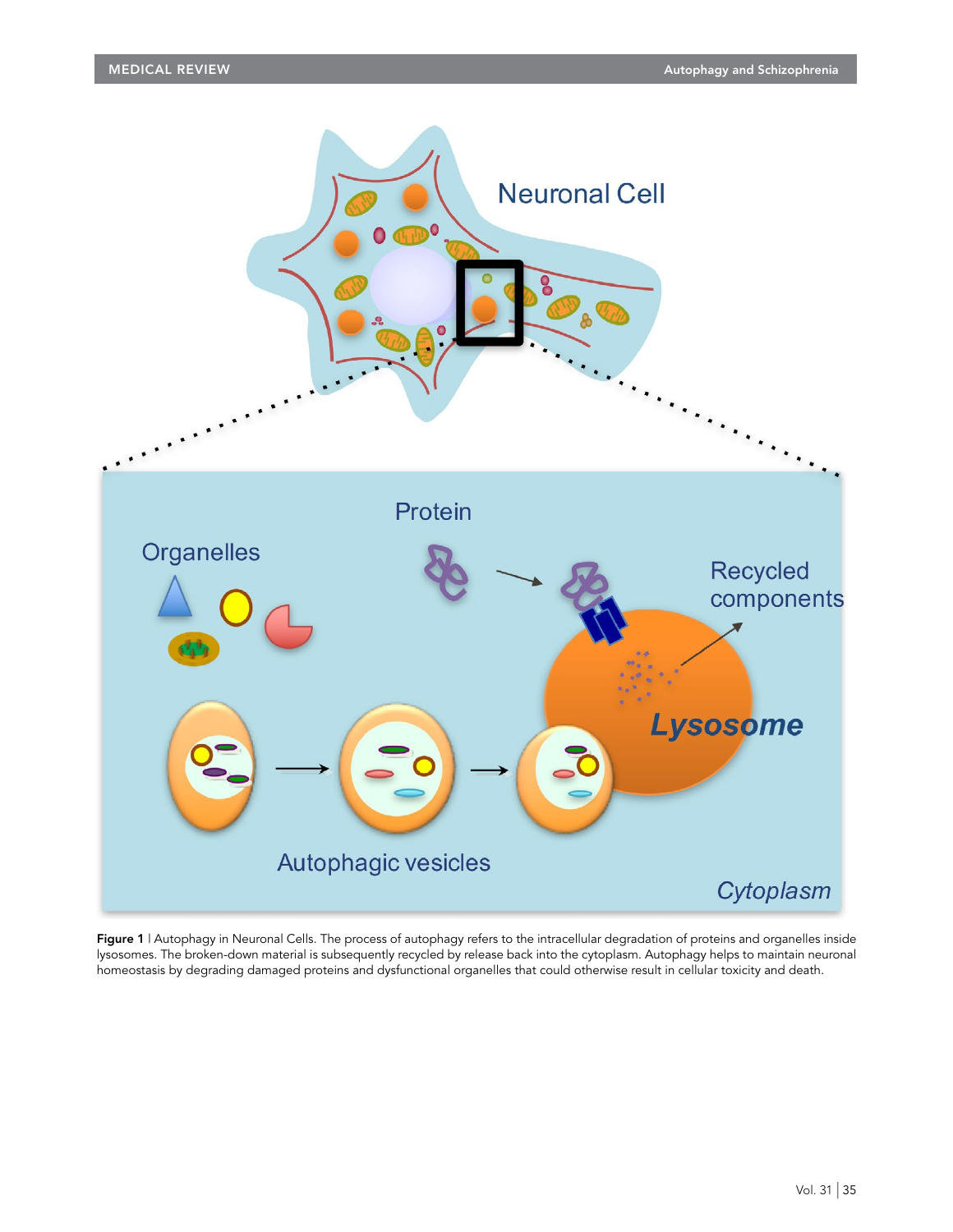have several other important functions in neurons, such as recycling of basic metabolites for new synthesis and energy stores, facilitating the adaptive stress response, contributing to development, and regulating synaptic plasticity (Nixon, 2013; Nikoletopoulou, Papandreou, & Tavernarakis, 2015).

Autophagic failure has been linked to neurologic dysfunction and a variety of neurodegenerative diseases (Nixon & Yang, 2012; Schneider & Cuervo, 2013). Studies have shown that blockage of the autophagy pathway in neurons leads to cell death and early-onset neurodegeneration in rodent models (Hara et al., 2006). Moreover, there is strong evidence demonstrating that dysfunctional autophagy is associated with disorders such as Alzheimer's disease (J.-H. Lee et al., 2010), Parkinson's disease (Orenstein et al., 2013), Huntington's disease (Ravikumar et al., 2004), and tauopathies (Wang, Martinez-Vicente, et al., 2009).

In addition to its role in neurodegeneration, autophagy is now being investigated in the context of psychiatric illness. Studies from the past five years have illustrated a potentially important connection between autophagic dysfunction and schizophrenia, a mental illness that affects approximately one percent of the world's population and causes debilitating social and occupational impairment. Diagnostic criteria for schizophrenia include the presence of two or more *positive symptoms—*such as hallucinations and delusions or *negative symptoms—*such as blunted emotional responsiveness, poverty of speech, and amotivation (*Diagnostic and Statistical Manual of Mental Disorders*, Fifth Edition (DSM-5), 2013). Positive symptoms represent an exaggeration of normal processes that result in a distortion of reality, often manifested as auditory hallucinations and paranoid delusions. Disorganized speech and behavior are also hallmarks of schizophrenia and encompass findings such as tangential speech, derailment, neologisms, and incoherence. Negative symptoms, on the other hand, are conceptualized as an absence or diminution of normal processes, or deficit symptoms. Patients with negative symptoms may exhibit blunted or flattened affect, alogia, avolition, and anhedonia (Andreasen & Olsen, 1982).

#### THE BASIS OF SCHIZOPHRENIA: GENETIC, ENVIRONMENTAL, PATHOLOGICAL AND MOLECULAR ASPECTS

From our current understanding of the illness, schizophrenia is likely the result of complex interactions between genetic and environmental factors that predispose to abnormalities in the central nervous system. Schizophrenia is believed to have a strong genetic component given that family, twin concordance, and adoption studies have all demonstrated a high degree of heritability. The concordance rate has been reported to be as high as 40 to 50% in monozygotic twins and 10 to 15% in dizygotic twins (Kringlen, 2000). Recent genome-wide association studies (GWAS) have identified 22 risk loci and thousands of genetic changes (single-nucleotide polymorphisms, SNPs) that could contribute to one's risk (Ripke et al., 2013). While the increased concordance among monozygotic twins suggests a strong genetic component, the fact that the concordance rate doesn't reach

100% suggests that there are additional environmental factors that influence one's risk for developing schizophrenia.

Although there seems to be a genetic component to the etiology of schizophrenia, it appears that there is no single gene solely responsible for causing the disease. However, emerging evidence suggests that environmental influences may have a significant contribution. These factors include perinatal complications, drug use, and traumatic brain injury. Various obstetrical difficulties such as hemorrhage, preterm labor, maternal-fetal blood group incompatibility, and fetal hypoxia may increase the risk of developing schizophrenia by up to two-fold (Clarke, Harley, & Cannon, 2006). There is evidence that maternal infections (especially TORCH infections such as toxoplasmosis), as well as other pregnancy-related complications such as nutritional deficiencies, allergies, and maternal stress may predispose to schizophrenia (Svrakic, Zorumski, Svrakic, Zwir, & Cloninger, 2013). Epidemiological studies have revealed that certain illicit drugs, namely cannabis, increase one's risk (van Os et al., 2002), as does suffering from an early traumatic brain injury, specifically if it leads to frontal and temporal lobe damage (Nicholl & LaFrance, 2009).

In addition to understanding the biological and environmental predisposing factors, there is clinical interest in deciphering structural and histopathological abnormalities of the brain that are associated with schizophrenia. Experts believe that different brain regions play distinct roles in positive and negative symptomatology, an idea that is supported by the observation that antipsychotic agents that antagonize dopamine receptors alleviate positive symptoms (J. Lee et al., 2015). For instance, blockage of dopamine (D2) receptors in the auditory and auditory-visual association cortices (Brodmann Areas 22, 39, 42, 20, and 37) is one proposed mechanism for a reduction in hallucinatory behavior in schizophrenia (Goldsmith, Shapiro, & Joyce, 1997). Nonetheless, global changes in the brain have been identified and linked to schizophrenia, such as the bilateral enlargement of ventricles that reflects an underlying loss of tissue in the central nervous system (Styner et al., 2005). Postmortem brain neuropathology in schizophrenia has revealed synaptic and dendritic deficits in the cerebral cortex and hippocampus (Benes, Kwok, Vincent, & Todtenkopf, 1998). These findings on pathology have been correlated with neuroimaging evidence that shows reduced grey matter volume and a 40% reduction in volume in the CA2 region of the hippocampus (Glantz, Gilmore, Lieberman, & Jarskog, 2006). Furthermore, a particular area of the prefrontal cortex, Brodmann Area 10 (BA10), has been reported to have functional connectivity impairment in patients with schizophrenia, which is believed to correlate with deficits in memory (Wang, Cui, et al., 2009).

While there have been numerous studies exploring the genetic, environmental, and pathological aspects of the illness, the molecular basis of schizophrenia is still poorly understood. To appreciate the molecular underpinnings of schizophrenia, investigators have started examining the changes in gene expression associated with schizophrenia and how these alterations in neuronal cell biology may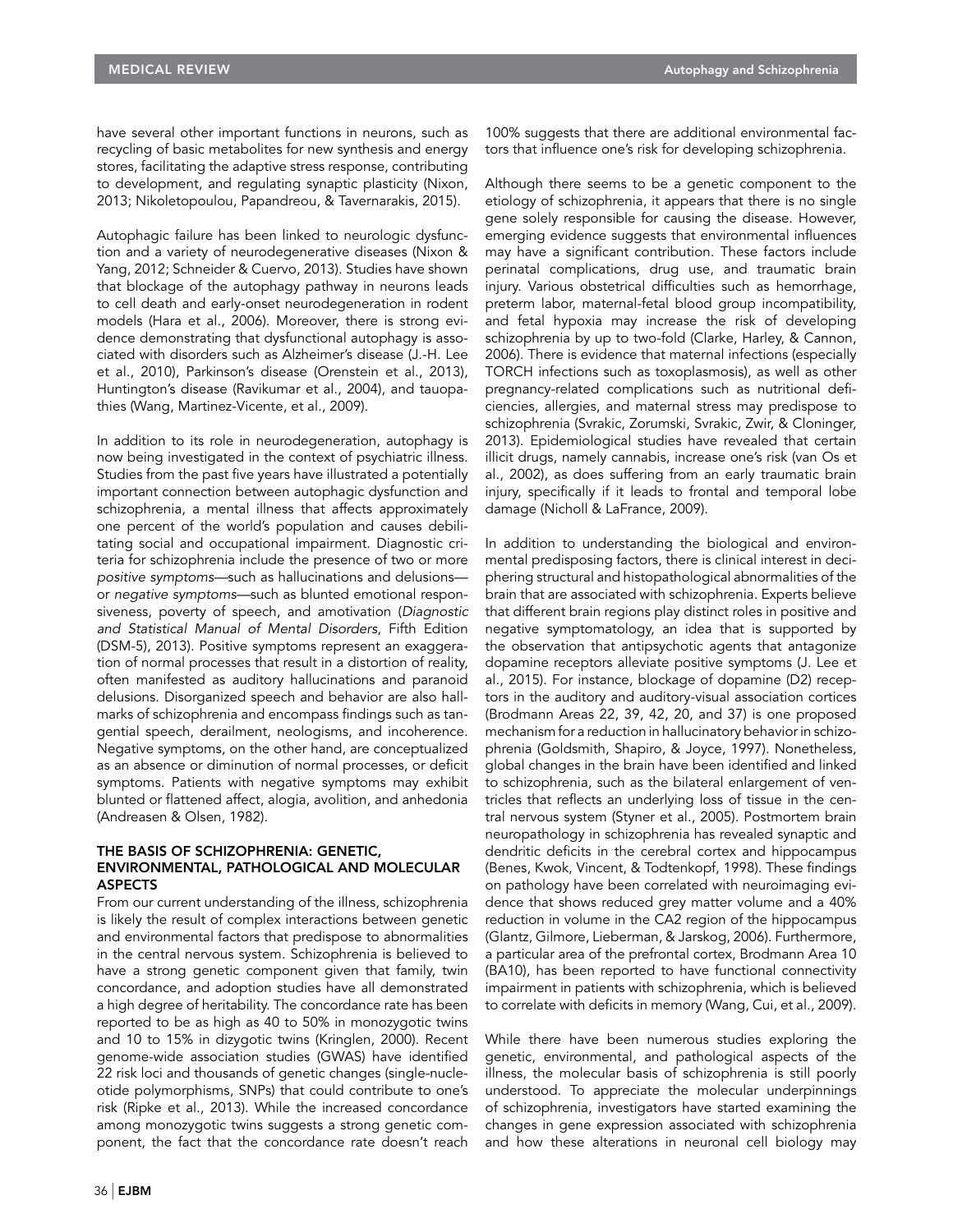underlie positive and negative symptoms (Narayan et al., 2008). Excitingly, global gene expression studies have identified changes in transcriptional regulation of genes related to myelination, synaptic transmission, metabolism, and, most recently, autophagy (Barnes et al., 2011). Therefore, it is reasonable to hypothesize that failure of autophagy in neurons may lead to cellular dysfunction and global changes in distinct brain regions that contribute to the development of symptoms of schizophrenia.

## THE FIRST STUDIES LINKING AUTOPHAGY TO **SCHIZOPHRENIA**

Large-scale, high-throughput analyses were the first tests of choice to help uncover molecular changes that are associated with schizophrenia. To determine whether schizophrenia is accompanied by alterations in gene expression in certain regions of the brain, investigators compared gene expression profiles across multiple brain areas of postmortem patients who fell into either of two groups: those who were cognitively normal (no neuro- or psychopathology), and those who had been diagnosed with schizophrenia (Horesh, Katsel, Haroutunian, & Domany, 2011). Strikingly, this unbiased analysis revealed a gross impairment in autophagy-related gene expression in brains from schizophrenia patients, particularly in Brodmann Area 22 (BA22) of the superior temporal cortex, a region already hypothesized to be involved in the pathogenesis of schizophrenia (Horesh et al., 2011; Rapoport et al., 1999). The molecular signatures that demonstrated the highest significance (p=0.00039), differentiating affected brains from control specimens, were a cluster of genes involved in the regulation of autophagy. Microarray analysis of these brains showed that several genes that are key in neuronal autophagic function exhibited decreased expression levels in the BA22 region. The list included genes like *ULK2*, *ATG3*, and *PI3KR4*, which are involved in different facets of macroautophagy (regulation, signaling, autophagosome formation and lipid modification, respectively) (Kroemer, Mariño, & Levine, 2010). Thus, this study concluded that patients who had been diagnosed with schizophrenia during their lifetimes exhibited a decrease in mRNA expression of several autophagy-related genes, suggesting for the first time a molecular link between schizophrenia and autophagic dysfunction.

A second group performed a similar transcriptional analysis of mRNA expression levels in postmortem samples from 19 control patients and 23 schizophrenia patients. This study compared two different brain regions thought to be involved in the positive and negative symptoms of schizophrenia (Barnes et al., 2011). Gene expression was analyzed in the BA22 region, which is hypothesized to play a role in the development of the positive symptoms of schizophrenia. Similarly, genetic profiling was done on the anterior prefrontal cortex (BA10), which is thought to contribute to the negative symptoms of schizophrenia. Interestingly, the results demonstrated that autophagic dysregulation was a prominent feature only in the BA22 region, but not the BA10 region, thus reaffirming the concept that autophagy dysregulation occurs in the brain region associated with

positive symptoms (Barnes et al., 2011). The authors proposed that autophagy failure is more highly associated with positive symptom pathophysiology due to the spatial dysregulation of autophagy gene expression in specific brain regions of patients diagnosed with schizophrenia.

After these transcriptional profiling studies established a connection between schizophrenia and autophagic gene dysregulation, the question became: *Does autophagy failure contribute to the pathogenesis of schizophrenia and, if so, how?*

#### AUTOPHAGY AND SCHIZOPHRENIA: UNDERSTANDING THE MECHANISM

A recently published landmark study by Merenlender-Wagner et al. proposed a mechanism for neuronal dysregulation in schizophrenia that is due to autophagy (Merenlender-Wagner et al., 2015). This group showed that there is a statistically significant reduction in mRNA levels of a crucial autophagy-related protein, Beclin 1 (BECN1), in the hippocampus of schizophrenia patients. A BECN1-interacting protein, BCL2, was also found to have altered transcript levels in the postmortem hippocampal region of these same patients. Since BECN1 plays a critical role in autophagy induction, a decrease in its expression may result in impairment of autophagy in hippocampal neuronal cells, thus limiting their capacity to degrade damaged components inside the cellular milieu (Merenlender-Wagner et al., 2015).

In contrast to the decrease in BECN1 in schizophrenia patients, another autophagy-related protein called activitydependent neuroprotective protein (ADNP) exhibits increased levels in both the brain and circulating lymphocytes in schizophrenia. ADNP is a binding partner of LC3, a key component of the autophagic machinery. Merlender-Wagner and colleagues postulated that disturbance of ADNP in schizophrenia has a negative effect on autophagic activity via LC3. Interestingly, ADNP levels are also altered outside of the brain and in peripheral blood, suggesting that this protein may serve as a biomarker for certain types of psychiatric illness (Merenlender-Wagner et al., 2015).

Administration of NAP, a peptide fragment of ADNP also known as davunetide, enhanced the ADNP-LC3 interaction and reversed the decrease in hippocampal *BECN1* mRNA levels in a mouse model of schizophrenia (MAP6-deficiency) (Merenlender-Wagner et al., 2014). Normalization of *BECN1* expression by NAP led to positive outcomes in the behavioral phenotype of MAP6-deficient mice. The changes observed in treated animals included decreased hyper-locomotion and cognitive deficits as measured by the object recognition test. The combination of NAP with clozapine, an FDA-approved antipsychotic used in refractory schizophrenia, resulted in complete normalization of behavioral outcomes (Merenlender-Wagner et al., 2014). These studies highlight a potential role for NAP-mediated autophagy rescue in mouse models of schizophrenia and suggest a new therapeutic strategy of supplying adjuvant treatment along with antipsychotic medication to bolster the efficacy of therapy.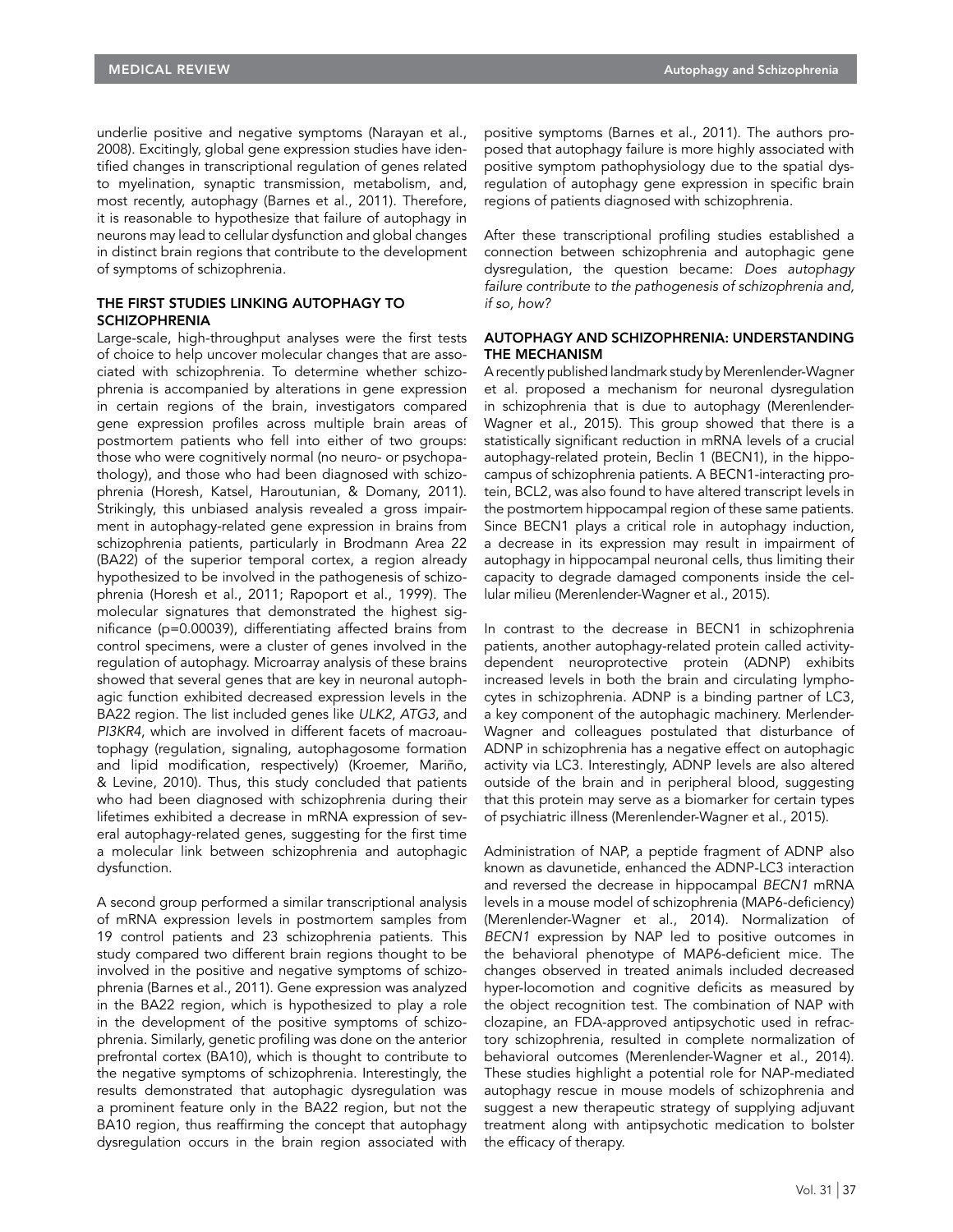#### AUTOPHAGY AND ANTIPSYCHOTICS

Medications used to treat a variety of psychiatric illnesses may function in part through induction of autophagy. Previous studies demonstrated that the mood-stabilizing drug lithium, used to treat bipolar disorder, induces autophagy (Sarkar & Rubinsztein, 2008). This finding prompted others to evaluate whether antipsychotic agents have an effect on autophagy activity in the brain. Zhang and colleagues used a small molecule screen to show that three FDA-approved antipsychotic agents (fluspirilene, trifluoperazine, and pimozide) are all inducers of autophagy (Zhang et al., 2007). This suggests that downregulation of autophagic genes in certain brain regions of schizophrenia patients might be reversed, at least in part, by antipsychotic drugs that drive autophagy activity and enhance the expression of autophagy-related proteins in the BA22 region.

However, the relationship between autophagy and antipsychotic medication is not entirely clear. Conflicting studies in rat primary neurons have demonstrated that certain typical and atypical antipsychotics (haloperidol and clozapine) actually block autophagy activity by inhibiting the formation of autophagolysosomes, a key intermediate compartment necessary for lysosomal degradation of intracellular cargo (Park et al., 2012). This study also showed that these medications decrease neuronal viability through autophagic inhibition. Therefore, the effect of antipsychotic medication on autophagy may depend on the type of drug, the region of the brain affected, and other unknown confounding variables. In any case, it will be important to test whether certain antipsychotic medications act via autophagy, how this occurs, and whether adding therapeutic agents that modulate autophagic activity can enhance the efficacy of the medications currently used as the standard of care.

### **CONCLUSION**

The cellular process of autophagy may be an important contributor to the pathophysiology of psychiatric disease, namely schizophrenia. While previous studies have established that the failure of autophagy predisposes to neurodegeneration and dementia, recent findings have linked autophagy to neuropsychiatric disease and have helped to elucidate potential underlying molecular mechanisms in schizophrenia. The traditional view was that autophagic compromise leads to protein misfolding and subsequent aggregation, which in turn drives neuronal cell death and early dementia. Now, we are beginning to understand that loss of autophagy may also disrupt neuronal cell biology in a way that predisposes to mood disorders, psychotic symptoms, and behavioral change (Polajnar & Zerovnik, 2014).

Going forward, additional research is needed to establish whether functional changes in autophagic activity occurs in schizophrenia patients. Until now, the studies linking autophagy to psychiatric disease have mainly focused on genetic profiling and steady-state levels of the genes and proteins involved in autophagy. Future areas of research will need to explore the mechanisms by which autophagy is actually impaired and whether this loss of function contributes to positive or negative symptoms, or to both.

Furthermore, GWAS studies can be performed to evaluate whether SNPs in autophagy-related genes may predispose to the development of schizophrenia, thus providing a novel explanation for inherited schizophrenia. Importantly, we still cannot distinguish whether autophagy failure predisposes to schizophrenia, or whether other molecular changes characteristic of schizophrenia result in compromised autophagy. Teasing out whether autophagy impairment is a cause or a consequence of schizophrenia necessitates further studies using mammalian models of this disease.

In addition to the behavioral symptoms that are currently used to fulfill the diagnostic criteria of schizophrenia, future studies of autophagy and psychiatric illness may aid in the development of biomarkers that correlate with disease progression, severity, and responsiveness to treatment. Perhaps the contribution of autophagy to schizophrenia pathophysiology only occurs in a subset of patients; therefore biomarkers would be useful to identify which patients have an autophagic defect. If future studies continue to demonstrate a causative effect of autophagic malfunction on schizophrenia, small-molecule autophagy activators that cross the blood-brain barrier may serve as a useful adjunctive therapeutic tool. Further investigation may support the implementation of autophagy activators in conjunction with other FDA-approved antipsychotic medications to target schizophrenia symptoms more effectively.

Corresponding Author: Jaime L. Schneider, MD, PhD (jaime.schneider@med.einstein.yu.edu).

Author Contributions: AM and MW contributed clinical expertise on schizophrenia and revised the manuscript; JLS provided background on autophagy, conceived and wrote the manuscript.

Acknowledgements: This work was supported by grants from the National Institutes of Health, T32 GM007288 and F30 AG046109.

Disclosure: The authors have completed and submitted the ICMJE Form for Disclosure of Potential Conflicts of Interest. They have no conflicts of interest to report.

#### References

- Andreasen, N. C., & Olsen, S. (1982). Negative v positive schizophrenia. Definition and validation. *Arch Gen Psychiatry, 39*(7), 789-794.
- Barnes, M. R., Huxley-Jones, J., Maycox, P. R., Lennon, M., Thornber, A., Kelly, F., . . . de Belleroche, J. (2011). Transcription and pathway analysis of the superior temporal cortex and anterior prefrontal cortex in schizophrenia. *J Neurosci Res, 89*(8), 1218-1227.
- Benes, F. M., Kwok, E. W., Vincent, S. L., & Todtenkopf, M. S. (1998). A reduction of nonpyramidal cells in sector CA2 of schizophrenics and manic depressives. *Biol Psychiatry, 44*(2), 88-97.
- Clarke, M. C., Harley, M., & Cannon, M. (2006). The role of obstetric events in schizophrenia. *Schizophr Bull, 32*(1), 3-8.
- *Diagnostic and Statistical Manual of Mental Disorders*, Fifth Edition (DSM-5). (2013). American Psychiatric Association, Arlington, VA.
- Glantz, L. A., Gilmore, J. H., Lieberman, J. A., & Jarskog, L. F. (2006). Apoptotic mechanisms and the synaptic pathology of schizophrenia. *Schizophr Res, 81*(1), 47-63.
- Goldsmith, S. K., Shapiro, R. M., & Joyce, J. N. (1997). Disrupted pattern of D2 dopamine receptors in the temporal lobe in schizophrenia. A postmortem study. *Arch Gen Psychiatry, 54*(7), 649-658.